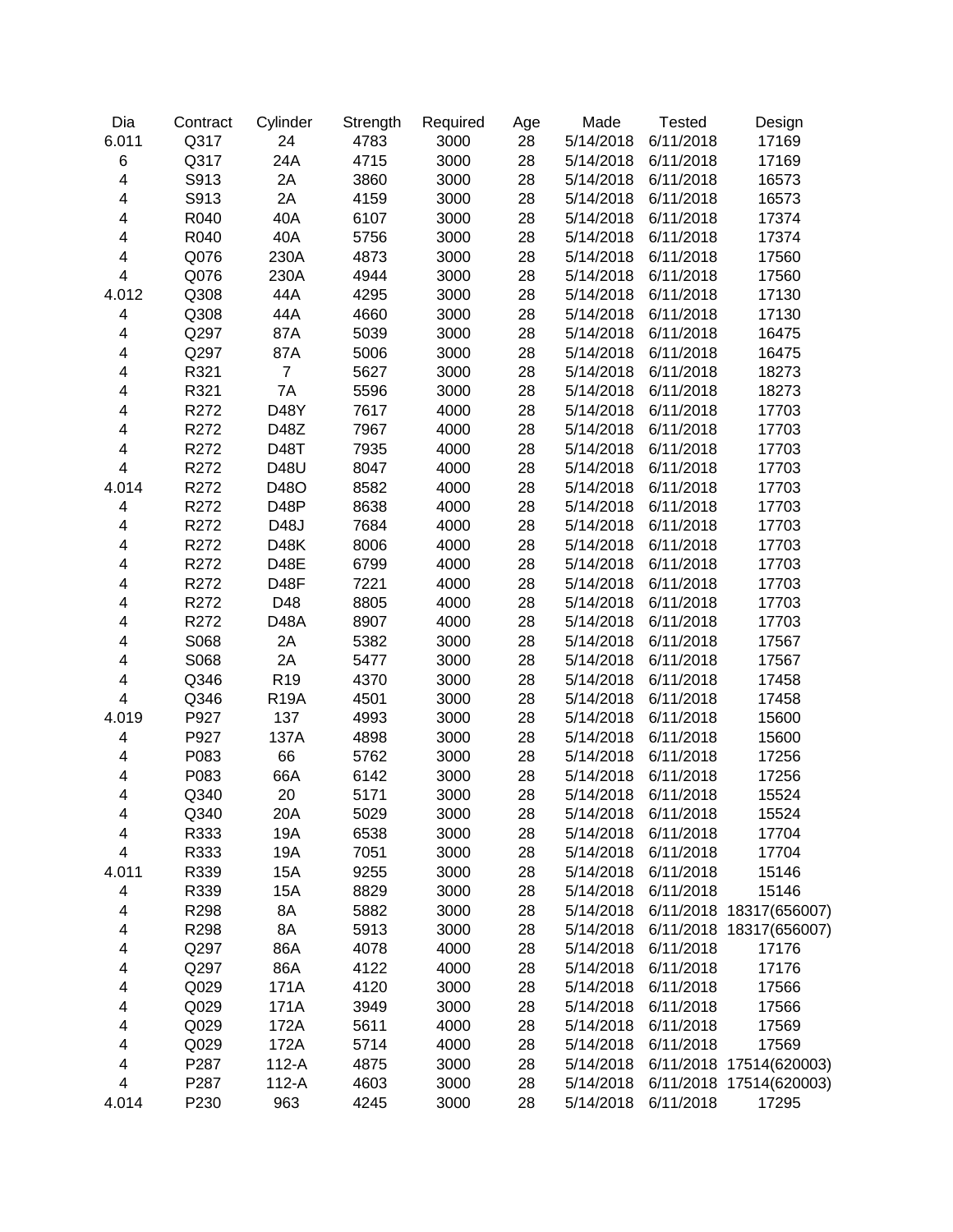| 4                            | P230   | 963A                     | 4338 | 3000 | 28               | 5/14/2018 | 6/11/2018 | 17295         |
|------------------------------|--------|--------------------------|------|------|------------------|-----------|-----------|---------------|
| 4                            | R238   | 55                       | 6274 | 3000 | 28               | 5/14/2018 | 6/11/2018 | 17129         |
| 4                            | R238   | 55A                      | 5569 | 3000 | 28               | 5/14/2018 | 6/11/2018 | 17129         |
|                              | R383   | 104                      | 3060 | 3000 | 28               | 5/14/2018 | 6/11/2018 |               |
| 4                            |        | 104A                     | 3254 |      |                  |           |           |               |
| 4                            | N383   |                          |      | 3000 | 28               | 5/14/2018 | 6/11/2018 |               |
| 4                            | P230   | 962                      | 4853 | 3000 | 28               | 5/14/2018 | 6/11/2018 | 17279         |
| 4                            | P230   | 962A                     | 5172 | 3000 | 28               | 5/14/2018 | 6/11/2018 | 17279         |
| 4                            | Q921   | 713                      | 6148 | 3000 | 28               | 5/14/2018 | 6/11/2018 | 17181         |
| 4                            | Q921   | 713A                     | 6464 | 3000 | 28               | 5/14/2018 | 6/11/2018 | 17181         |
| 4                            | R339   | 14A                      | 8759 | 3000 | 28               | 5/14/2018 | 6/11/2018 | 18416         |
| 4                            | R339   | 14A                      | 8685 | 3000 | 28               | 5/14/2018 | 6/11/2018 | 18416         |
| 4                            | R304   | 14                       | 6799 | 3000 | 28               | 5/12/2018 | 6/11/2018 | 18163         |
| $\overline{\mathbf{4}}$      | R304   | 14A                      | 6636 | 3000 | 28               | 5/12/2018 | 6/11/2018 | 18163         |
| 4.014                        | S050   | $\overline{\mathcal{A}}$ | 6380 | 3000 | 28               | 5/12/2018 | 6/11/2018 | 17584         |
| $\overline{\mathbf{4}}$      | S050   | 4A                       | 6249 | 3000 | 28               | 5/12/2018 | 6/11/2018 | 17584         |
| 4                            | 119902 | $\mathfrak{S}$           | 6170 | 3000 | 28               | 5/12/2018 | 6/11/2018 | 18222         |
| 4                            | 119902 | 3A                       | 5981 | 3000 | 28               | 5/12/2018 | 6/11/2018 | 18222         |
| 4                            | S041   | 4B                       | 5660 | 2500 | 8HR              | 6/12/2018 | 6/12/2018 | 18368         |
| 4                            | S041   | 4C                       | 5551 | 2500 | 8HR              | 6/12/2018 | 6/12/2018 | 18368         |
| 4                            | R236   | 8B                       | 3857 | 3000 | $\boldsymbol{7}$ | 6/4/2018  | 6/11/2018 | 17596         |
| 4                            | R273   | 11B                      | 2933 | 3000 | $\boldsymbol{7}$ | 6/5/2018  | 6/12/2018 | 18094         |
| 4                            | R273   | 12B                      | 3746 | 3000 | $\overline{7}$   | 6/5/2018  | 6/12/2018 | 18094         |
| 4.011                        | R289   | 1                        | 8754 | 3000 | 28               | 5/15/2018 | 6/12/2018 | 17390         |
| 4.011                        | R289   | 1A                       | 8528 | 3000 | 28               | 5/15/2018 | 6/12/2018 | 17390         |
| 4                            | S026   | 1                        | 5209 | 3000 | 28               | 5/15/2018 | 6/12/2018 | 17639         |
| 4                            | S026   | 1A                       | 5713 | 3000 | 28               | 5/15/2018 | 6/12/2018 | 17639         |
| 4                            | R035   | 21A                      | 7448 | 3000 | 28               | 5/15/2018 | 6/12/2018 | 15313         |
| 4                            | R035   | 21A                      | 7661 | 3000 | 28               | 5/15/2018 | 6/12/2018 | 15313         |
| 4                            | Q072   | 32                       | 4650 | 3000 | 28               | 5/15/2018 | 6/12/2018 | 16340         |
| 4                            | Q072   | 32A                      | 4376 | 3000 | 28               | 5/15/2018 | 6/12/2018 | 16340         |
| 4                            | Q029   | <b>G72A</b>              | 6642 | 3000 | 28               | 5/15/2018 | 6/12/2018 | 17487         |
| 4                            | Q029   | G72A                     | 7000 | 3000 | 28               | 5/15/2018 | 6/12/2018 | 17487         |
| 4                            | Q301   | 77A                      | 4887 | 3000 | 28               | 5/15/2018 | 6/12/2018 | 17132         |
| $\overline{\mathbf{4}}$      | Q301   | 77A                      | 4834 | 3000 | 28               | 5/15/2018 | 6/12/2018 | 17132         |
| 4.008                        | S041   | $\mathbf{1}$             | 6423 | 3000 | 28               | 5/15/2018 | 6/12/2018 | 18287         |
| 4.008                        | S041   | 1A                       | 6706 | 3000 | 28               | 5/15/2018 | 6/12/2018 | 18287         |
| 6                            | Q292   | 41                       | 4182 | 3000 | 28               | 5/15/2018 | 6/12/2018 | 17698         |
| 6                            | Q292   | 41A                      | 4624 | 3000 | 28               | 5/15/2018 | 6/12/2018 | 17698         |
| 6                            | Q292   | 41B                      | 3234 | 3000 | 28               | 5/15/2018 | 6/12/2018 | 17698         |
| 6                            | Q292   | 41C                      | 3407 | 3000 | 28               | 5/15/2018 | 6/12/2018 | 17698         |
| 6                            | Q030   | 241A                     | 4022 | 3000 | 28               | 5/15/2018 | 6/12/2018 | 17680         |
| 6                            | Q030   | 241A                     | 3719 | 3000 | 28               | 5/15/2018 | 6/12/2018 | 17680         |
| 4                            | R273   | 1                        | 5074 | 3000 | 28               | 5/15/2018 | 6/12/2018 | 18094         |
| 4                            | R273   | 1A                       | 5018 | 3000 | 28               | 5/15/2018 | 6/12/2018 | 18094         |
|                              |        |                          |      | 3000 | 28               |           | 6/12/2018 |               |
| 4<br>$\overline{\mathbf{4}}$ | R295   | 3A                       | 5996 |      |                  | 5/15/2018 |           | 17600         |
|                              | R295   | 3A                       | 5860 | 3000 | 28               | 5/15/2018 | 6/12/2018 | 17600         |
| 4.008                        | 119887 | 5                        | 6055 | 3000 | 28               | 5/15/2018 | 6/12/2018 | 16205         |
| 4.008                        | 119887 | 5A                       | 6215 | 3000 | 28               | 5/15/2018 | 6/12/2018 | 16205         |
| 4                            | R321   | 8                        | 4790 | 3000 | 28               | 5/15/2018 | 6/12/2018 | 18273         |
| 4                            | R321   | 8A                       | 4968 | 3000 | 28               | 5/15/2018 | 6/12/2018 | 18273         |
| 4                            | R298   | 9A                       | 5205 | 3000 | 28               | 5/15/2018 | 6/12/2018 | 18317[656007] |
| 4                            | R298   | 9Α                       | 5188 | 3000 | 28               | 5/15/2018 | 6/12/2018 | 18317[656007] |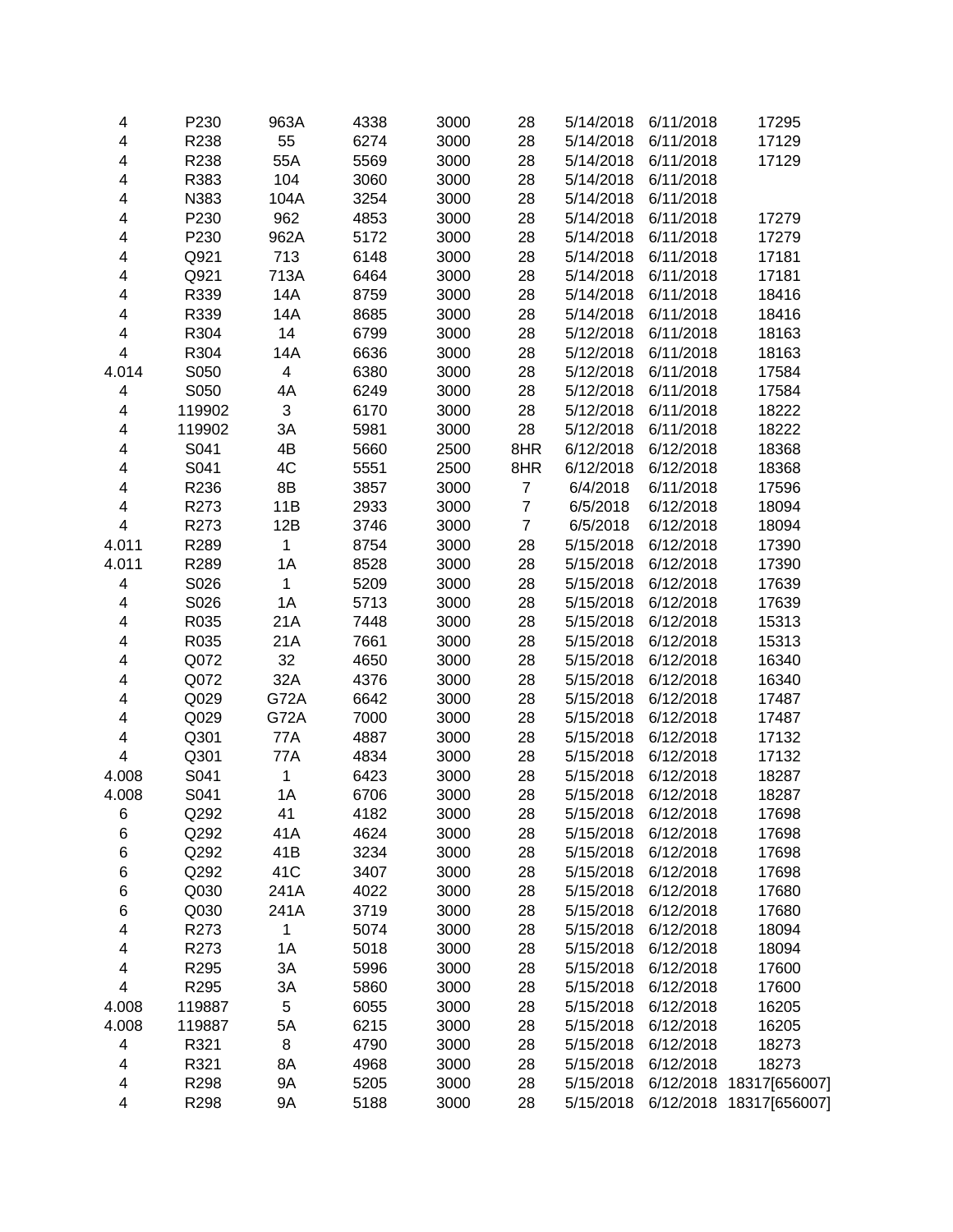| 4                       | R299             | 12                | 6960  | 3000 | 28             | 5/15/2018 | 6/12/2018 | 18323 |
|-------------------------|------------------|-------------------|-------|------|----------------|-----------|-----------|-------|
| $\overline{\mathbf{4}}$ | R299             | 12A               | 6879  | 3000 | 28             | 5/15/2018 | 6/12/2018 | 18323 |
| 4                       | Q900             | 17                | 5602  | 3000 | 28             | 5/15/2018 | 6/12/2018 | 17158 |
| $\overline{\mathbf{4}}$ | Q900             | <b>17A</b>        | 5437  | 3000 | 28             | 5/15/2018 | 6/12/2018 | 17158 |
| 4                       | R272             | D49               | 4868  | 3000 | 28             | 5/15/2018 | 6/12/2018 | 16380 |
| $\overline{\mathbf{4}}$ | R272             | <b>D49A</b>       | 4942  | 3000 | 28             | 5/15/2018 | 6/12/2018 | 16380 |
| 4                       | R272             | D <sub>50</sub>   | 4804  | 3000 | 28             | 5/15/2018 | 6/12/2018 | 16380 |
| $\overline{\mathbf{4}}$ | R272             | D50A              | 5209  | 3000 | 28             | 5/15/2018 | 6/12/2018 | 16380 |
| 4.011                   | R238             | 56                | 4830  | 3000 | 28             | 5/15/2018 | 6/12/2018 | 17132 |
| 4.011                   | R238             | 56A               | 5187  | 3000 | 28             | 5/15/2018 | 6/12/2018 | 17132 |
| $\overline{\mathbf{4}}$ | R136             | W99               | 4913  | 4000 | 28             | 5/15/2018 | 6/12/2018 | 17602 |
| 4                       | R <sub>136</sub> | <b>W99A</b>       | 4912  | 4000 | 28             | 5/15/2018 | 6/12/2018 | 17602 |
| 4                       | N383             | 105               | 3686  | 3000 | 28             | 5/15/2018 | 6/12/2018 |       |
| 4                       | N383             | 105A              | 3615  | 3000 | 28             | 5/15/2018 | 6/12/2018 |       |
| 4                       | M089             | 236A              | 5058  | 3000 | 28             | 5/15/2018 | 6/12/2018 | 17619 |
| 4                       | M089             | 236A              | 5178  | 3000 | 28             | 5/15/2018 | 6/12/2018 | 17619 |
| 4                       | P079             | 285               | 7983  | 3000 | 28             | 5/15/2018 | 6/12/2018 | 16272 |
| 4                       | P079             | 285A              | 7180  | 3000 | 28             | 5/15/2018 | 6/12/2018 | 16272 |
| $\overline{\mathbf{4}}$ | P230             | 961               | 5068  | 4000 | 28             | 5/15/2018 | 6/12/2018 | 18108 |
| 4                       | P230             | 961A              | 4909  | 4000 | 28             | 5/15/2018 | 6/12/2018 | 18108 |
| 4                       | P230             | 964               | 6170  | 3000 | 28             | 5/15/2018 | 6/12/2018 | 17279 |
| 4                       | P230             | 961A              | 6325  | 4000 | 28             | 5/15/2018 | 6/12/2018 | 18108 |
| $\overline{\mathbf{4}}$ | R273             | 13C               | 2929  | 3000 | $\overline{7}$ | 6/6/2018  | 6/13/2018 | 18094 |
| 4                       | R273             | 14B               | 3259  | 3000 | $\overline{7}$ | 6/6/2018  | 6/13/2018 | 18094 |
| 4.008                   | R284             | $\overline{2}$    | 7653  | 3000 | 28             | 5/16/2018 | 6/13/2018 | 17390 |
| 4.008                   | R284             | 2A                | 8406  | 3000 | 28             | 5/16/2018 | 6/13/2018 | 17390 |
| $\overline{\mathbf{4}}$ | S026             | $\overline{2}$    | 5000  | 3000 | 28             | 5/16/2018 | 6/13/2018 | 17636 |
| 4                       | S026             | 2A                | 5290  | 3000 | 28             | 5/16/2018 | 6/13/2018 | 17636 |
| 4                       | S084             | 4                 | 7340  | 3000 | 28             | 5/16/2018 | 6/13/2018 | 18168 |
| 4                       | S084             | 4A                | 6955  | 3000 | 28             | 5/16/2018 | 6/13/2018 | 18168 |
| 4                       | R252             | 8                 | 4971  | 3000 | 28             | 5/16/2018 | 6/13/2018 | 17654 |
| 4                       | R252             | 8A                | 4991  | 3000 | 28             | 5/16/2018 | 6/13/2018 | 17654 |
| 4                       | R321             | 9                 | 4509  | 3000 | 28             | 5/16/2018 | 6/13/2018 | 18273 |
| 4                       | R321             | 9Α                | 5158  | 3000 | 28             | 5/16/2018 | 6/13/2018 | 18273 |
| 4                       | S074             | 10                | 7789  | 3000 | 28             | 5/16/2018 | 6/13/2018 | 17695 |
| $\overline{\mathbf{4}}$ | S074             | 10A               | 7254  | 3000 | 28             | 5/16/2018 | 6/13/2018 | 17695 |
| 4                       | S074             | 11                | 6152  | 3000 | 28             | 5/16/2018 | 6/13/2018 | 17695 |
| 4                       | S074             | 11A               | 5955  | 3000 | 28             | 5/16/2018 | 6/13/2018 | 17695 |
| 4.011                   | R272             | D <sub>51</sub>   | 7984  | 4000 | 28             | 5/16/2018 | 6/13/2018 | 17703 |
| 4.011                   | R272             | D <sub>51</sub> A | 7906  | 4000 | 28             | 5/16/2018 | 6/13/2018 | 17703 |
| 4                       | Q297             | 2ARK              | 10843 | 8500 | 28             | 5/16/2018 | 6/13/2018 | 18221 |
| 4                       | Q297             | 2ARK              | 10264 | 8500 | 28             | 5/16/2018 | 6/13/2018 | 18221 |
| 4                       | R273             | $\overline{c}$    | 5114  | 3000 | 28             | 5/16/2018 | 6/13/2018 | 18094 |
| 4                       | R273             | 2A                | 5324  | 3000 | 28             | 5/16/2018 | 6/13/2018 | 18094 |
| 4                       | S041             | 2F                | 7583  | 3000 | 28             | 5/16/2018 | 6/13/2018 | 18287 |
| 4                       | S041             | 2G                | 7671  | 3000 | 28             | 5/16/2018 | 6/13/2018 | 18287 |
| 4                       | R278             | 13                | 6328  | 3000 | 28             | 5/16/2018 | 6/13/2018 | 17952 |
| 4                       | R278             | 13A               | 5879  | 3000 | 28             | 5/16/2018 | 6/13/2018 | 17952 |
| 4                       | R278             | 14                | 5654  | 4000 | 28             | 5/16/2018 | 6/13/2018 | 17952 |
| $\overline{\mathbf{4}}$ | R278             | 14A               | 6133  | 4000 | 28             | 5/16/2018 | 6/13/2018 | 17952 |
| 4.011                   | R260             | BB33A             | 4462  | 3000 | 28             | 5/16/2018 | 6/13/2018 | 17682 |
| 4.011                   | R260             | BB33B             | 4634  | 3000 | 28             | 5/16/2018 | 6/13/2018 | 17682 |
|                         |                  |                   |       |      |                |           |           |       |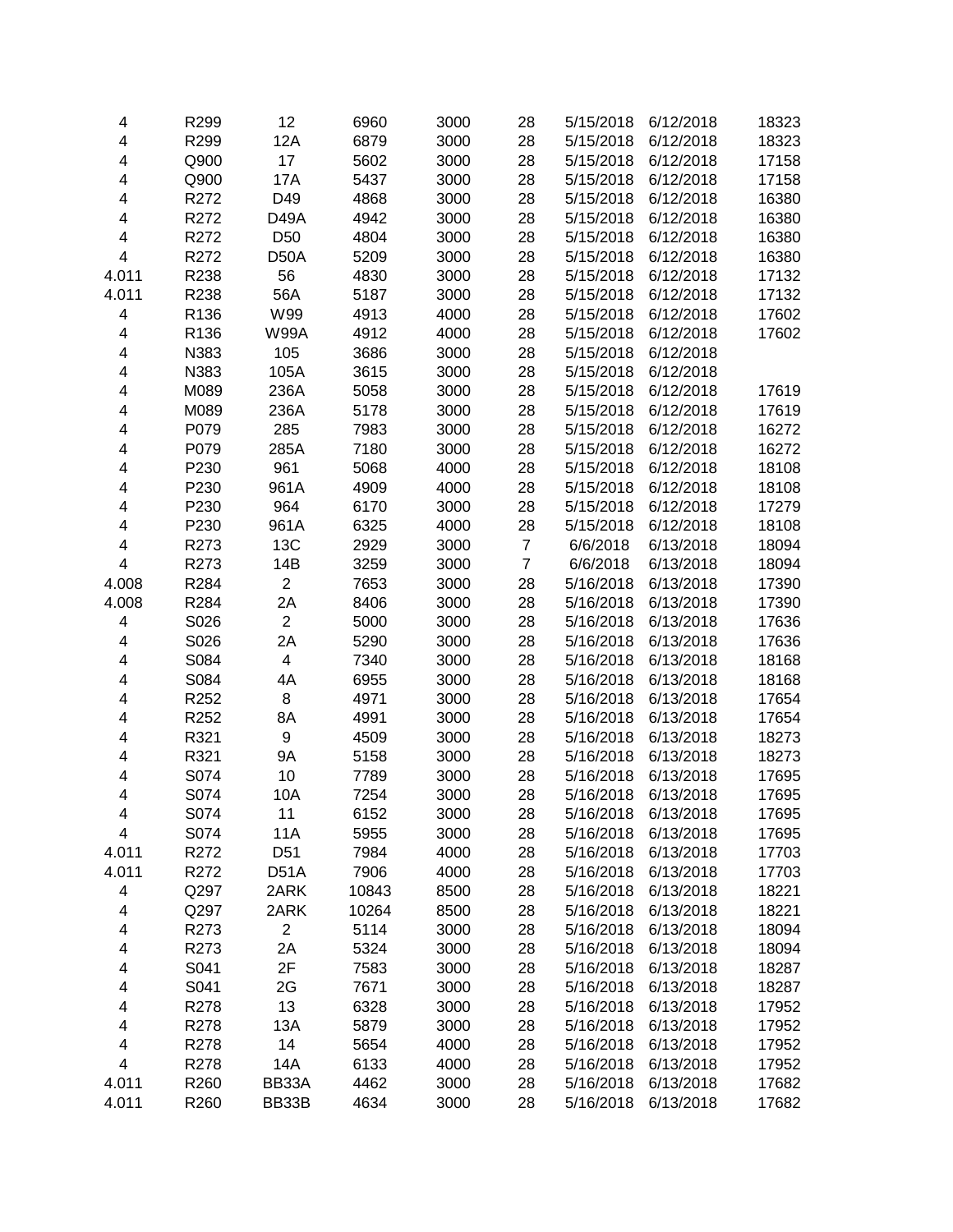| 4                       | R260 | BB33C      | 4229 | 3000 | 28             | 5/16/2018 | 6/13/2018 | 17682  |
|-------------------------|------|------------|------|------|----------------|-----------|-----------|--------|
| $\overline{\mathbf{4}}$ | R260 | BB33D      | 4563 | 3000 | 28             | 5/16/2018 | 6/13/2018 | 17682  |
| 4                       | R278 | 14AR       | 5765 | 4000 | 28             | 5/16/2018 | 6/13/2018 | 17952  |
| 4                       | R278 | 14AR1      | 5764 | 4000 | 28             | 5/16/2018 | 6/13/2018 | 17952  |
| 4                       | Q172 | 59B        | 2164 | 3000 | $\overline{7}$ | 6/6/2018  | 6/13/2018 | 16790  |
| 6                       | P079 | 292B       | 4307 | 3000 | $\overline{7}$ | 6/6/2018  | 6/13/2018 | 17502  |
| 6                       | Q030 | 242A       | 4672 | 3000 | 28             | 5/16/2018 | 6/13/2018 | 17680  |
| 6                       | Q030 | 242A       | 4756 | 3000 | 28             | 5/16/2018 | 6/13/2018 | 17680  |
| 4                       | N383 | 106        | 4843 | 3000 | 28             | 5/16/2018 | 6/13/2018 |        |
| 4                       | N383 | 106A       | 4607 | 3000 | 28             | 5/16/2018 | 6/13/2018 |        |
| 4.008                   | N383 | 107        | 4255 | 3000 | 28             | 5/16/2018 | 6/13/2018 |        |
| 4.008                   | N383 | 107A       | 4479 | 3000 | 28             | 5/16/2018 | 6/13/2018 |        |
| 4                       | Q076 | 150A       | 4849 | 3000 | 28             | 5/16/2018 | 6/13/2018 | 16225  |
| 4                       | Q076 | 150A       | 5415 | 3000 | 28             | 5/16/2018 | 6/13/2018 | 16225  |
| 4                       | Q030 | 243A       | 5982 | 3000 | 28             | 5/16/2018 | 6/13/2018 | 16455  |
| $\overline{\mathbf{4}}$ | Q030 | 243A       | 5972 | 3000 | 28             | 5/16/2018 | 6/13/2018 | 16455  |
| $\overline{\mathbf{4}}$ | P079 | 286        | 6685 | 3000 | 28             | 5/16/2018 | 6/13/2018 | 17502  |
| 4                       | P079 | 286A       | 6316 | 3000 | 28             | 5/16/2018 | 6/13/2018 | 17502  |
| 4.011                   | Q029 | 173A       | 5394 | 3000 | 28             | 5/16/2018 | 6/13/2018 | 17566  |
| 4.011                   | Q029 | 173A       | 5273 | 3000 | 28             | 5/16/2018 | 6/13/2018 | 17566  |
| 4                       | Q031 | 317        | 3899 | 3000 | 28             | 5/16/2018 | 6/13/2018 | 16486  |
| 4                       | Q031 | 317A       | 4738 | 3000 | 28             | 5/16/2018 | 6/13/2018 | 16486  |
| 4                       | P047 | 394A       | 4605 | 3000 | 28             | 5/16/2018 | 6/13/2018 | 175600 |
| 4                       | P047 | 394A       | 4210 | 3000 | 28             | 5/16/2018 | 6/13/2018 | 175600 |
| 4                       | P047 | 395A       | 6084 | 3000 | 28             | 5/16/2018 | 6/13/2018 | 17181  |
| 4                       | P047 | 395A       | 6065 | 3000 | 28             | 5/16/2018 | 6/13/2018 | 17181  |
| 4                       | P230 | 965        | 4766 | 3000 | 28             | 5/16/2018 | 6/13/2018 | 17308  |
| 4                       | P230 | 965A       | 5489 | 3000 | 28             | 5/16/2018 | 6/13/2018 | 17308  |
| 4                       | P230 | 966        | 5274 | 3000 | 28             | 5/16/2018 | 6/13/2018 | 17279  |
| 4                       | P230 | 966A       | 5315 | 3000 | 28             | 5/16/2018 | 6/13/2018 | 17279  |
| 4                       | S041 | 5B         | 2527 | 2500 | 6 HR           | 6/13/2018 | 6/13/2018 |        |
| $\overline{\mathbf{4}}$ | S041 | 5C         | 2720 | 2500 | 6 HR           | 6/13/2018 | 6/13/2018 |        |
| 6.011                   | P079 | 287        | 6349 | 3000 | 28             | 5/17/2018 | 6/14/2018 | 17502  |
| 4                       | P079 | 287A       | 6620 | 3000 | 28             | 5/17/2018 | 6/14/2018 | 17502  |
| 4                       | Q072 | 33         | 6146 | 3000 | 28             | 5/17/2018 | 6/14/2018 | 16340  |
| 4                       | Q072 | 33A        | 6137 | 3000 | 28             | 5/17/2018 | 6/14/2018 | 16340  |
| 4                       | Q029 | G73A       | 6619 | 3000 | 28             | 5/17/2018 | 6/14/2018 | 17487  |
| 4                       | Q029 | G73A       | 5528 | 3000 | 28             | 5/17/2018 | 6/14/2018 | 17487  |
| 4                       | R298 | 11A        | 6275 | 3000 | 28             | 5/17/2018 | 6/14/2018 | 18317  |
| 4                       | R298 | <b>11A</b> | 6276 | 3000 | 28             | 5/17/2018 | 6/14/2018 | 18317  |
| 4.012                   | Q030 | 244A       | 4104 | 3000 | 28             | 5/17/2018 | 6/14/2018 | 17679  |
| 4                       | Q030 | 244A       | 3987 | 3000 | 28             | 5/17/2018 | 6/14/2018 | 17679  |
| 4                       | R337 | 1A         | 4643 | 3000 | 28             | 5/17/2018 | 6/14/2018 | 18190  |
| 4                       | R337 | 1A         | 4808 | 3000 | 28             | 5/17/2018 | 6/14/2018 | 18190  |
| 4                       | P230 | 969        | 6086 | 4000 | 28             | 5/17/2018 | 6/14/2018 | 18108  |
|                         | P230 | 969A       | 5966 | 4000 | 28             | 5/17/2018 | 6/14/2018 | 18108  |
| 4                       | P230 | 968        |      |      |                | 5/17/2018 |           |        |
| 4<br>4                  |      |            | 5296 | 3000 | 28             |           | 6/14/2018 | 17279  |
|                         | P230 | 968A       | 5291 | 3000 | 28             | 5/17/2018 | 6/14/2018 | 17279  |
| 4.016                   | R298 | 12A        | 5443 | 3000 | 28             | 5/17/2018 | 6/14/2018 | 17566  |
| 4                       | R298 | 12A        | 5494 | 3000 | 28             | 5/17/2018 | 6/14/2018 | 17566  |
| 4                       | R238 | 57         | 5253 | 3000 | 28             | 5/17/2018 | 6/14/2018 | 17132  |
| 4                       | R238 | 57A        | 4921 | 3000 | 28             | 5/17/2018 | 6/14/2018 | 17132  |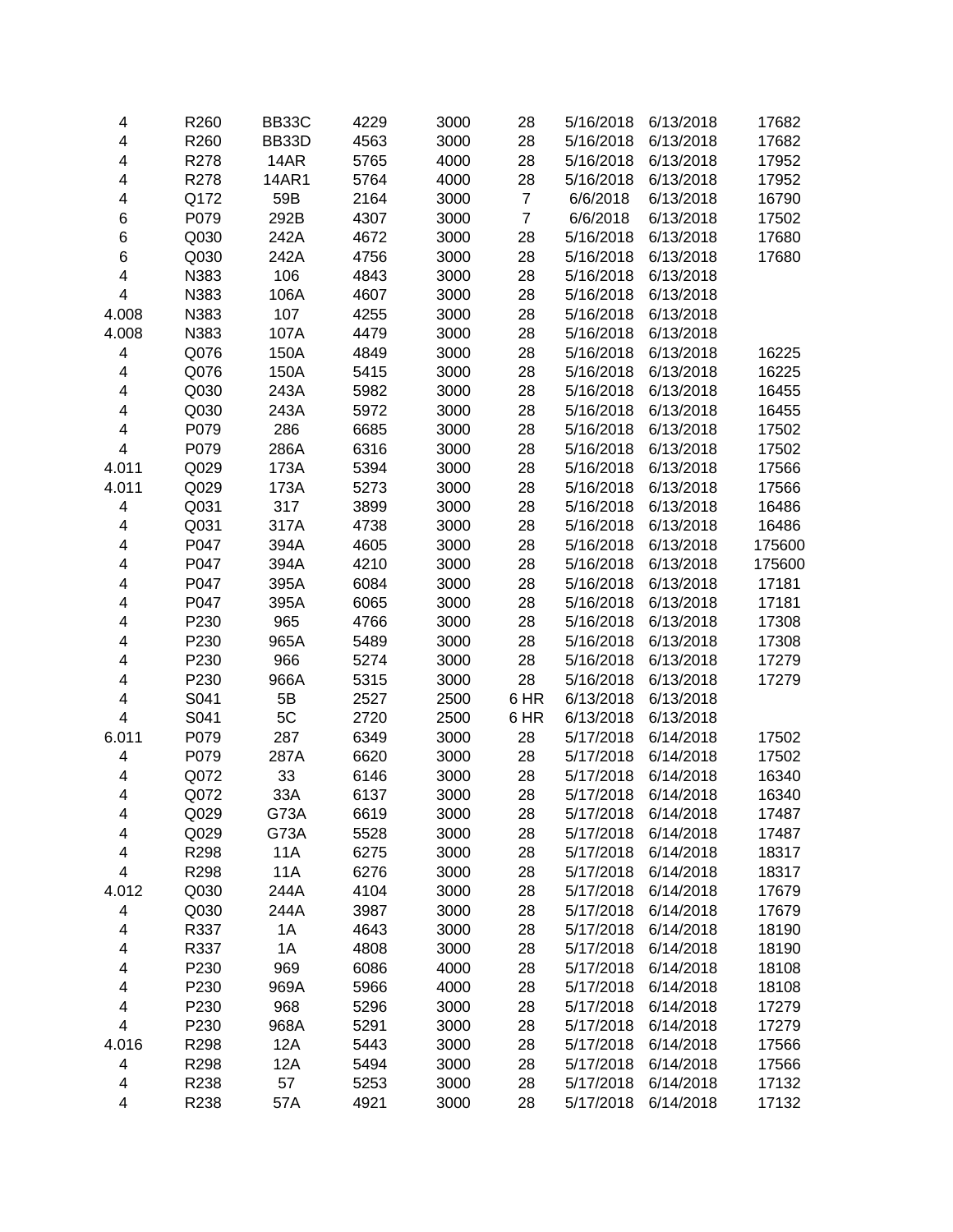| 4                       | P230   | 970            | 5990 | 3000 | 28             | 5/17/2018 | 6/14/2018 | 17308  |
|-------------------------|--------|----------------|------|------|----------------|-----------|-----------|--------|
| 4                       | P230   | 970A           | 6194 | 3000 | 28             | 5/17/2018 | 6/14/2018 | 17308  |
| 4                       | P230   | 967            | 6542 | 4000 | 28             | 5/17/2018 | 6/14/2018 | 18108  |
| 4                       | P230   | 967A           | 7174 | 4000 | 28             | 5/17/2018 | 6/14/2018 | 18108  |
| 4.017                   | R236   | $\mathbf{1}$   | 4330 | 3000 | 28             | 5/17/2018 | 6/14/2018 | 17596  |
| 4                       | R236   | 1A             | 4034 | 3000 | 28             | 5/17/2018 | 6/14/2018 | 17596  |
| 4                       | S082   | $\overline{2}$ | 5793 | 3000 | 28             | 5/17/2018 | 6/14/2018 | 16620  |
| 4                       | S082   | 2A             | 5772 | 3000 | 28             | 5/17/2018 | 6/14/2018 | 16620  |
| 4                       | P922   | 169            | 4893 | 3000 | 28             | 5/17/2018 | 6/14/2018 | 16086  |
| 4                       | P922   | 169A           | 5205 | 3000 | 28             | 5/17/2018 | 6/14/2018 | 16086  |
| 4                       | 111351 | 85A            | 4313 | 3000 | 28             | 5/17/2018 | 6/14/2018 | 17291  |
| 4                       | 111351 | 85A            | 3795 | 3000 | 28             | 5/17/2018 | 6/14/2018 | 17291  |
| 4                       | P230   | 971            | 5550 | 3000 | 28             | 5/17/2018 | 6/14/2018 | 17279  |
| 4                       | P230   | 971A           | 5746 | 3000 | 28             | 5/17/2018 | 6/14/2018 | 17279  |
| 4                       | P079   | 288            | 4851 | 3000 | 28             | 5/17/2018 | 6/14/2018 | 16271  |
| 4                       | P079   | 288A           | 5017 | 3000 | 28             | 5/17/2018 | 6/14/2018 | 16271  |
| 4                       | M089   | 237A           | 5727 | 3000 | 28             | 5/17/2018 | 6/14/2018 |        |
| $\overline{\mathbf{4}}$ | M089   | 237A           | 5708 | 3000 | 28             | 5/17/2018 | 6/14/2018 |        |
| 4.017                   | Q172   | 54             | 5594 | 3000 | 28             | 5/17/2018 | 6/14/2018 | 16440  |
| 4                       | Q172   | 54A            | 5328 | 3000 | 28             | 5/17/2018 | 6/14/2018 | 16440  |
| 4                       | 119902 | 4              | 6960 | 4000 | 28             | 5/17/2018 | 6/14/2018 | 9406TN |
| $\overline{\mathbf{4}}$ | 119902 | 4A             | 6996 | 4000 | 28             | 5/17/2018 | 6/14/2018 | 9406TN |
| 4                       | R040   | 41A            | 5517 | 3000 | 28             | 5/17/2018 | 6/14/2018 | 17374  |
| $\overline{\mathbf{4}}$ | R040   | 41A            | 5461 | 3000 | 28             | 5/17/2018 | 6/14/2018 | 17374  |
| 4.015                   | R298   | 10A            | 5189 | 3000 | 28             | 5/17/2018 | 6/14/2018 | 18081  |
| 4                       | R298   | 10A            | 5175 | 3000 | 28             | 5/17/2018 | 6/14/2018 | 18081  |
| 4                       | R260   | BB34A          | 5059 | 3000 | 28             | 5/17/2018 | 6/14/2018 | 17682  |
| 4                       | R260   | BB34B          | 5099 | 3000 | 28             | 5/17/2018 | 6/14/2018 | 17682  |
| 4                       | Q374   | 32B            | 4356 | 3000 | $\overline{c}$ | 6/12/2018 | 6/14/2018 | 17584  |
| $\overline{\mathbf{4}}$ | Q374   | 32C            | 4736 | 3000 | $\overline{2}$ | 6/12/2018 | 6/14/2018 | 17584  |
| 4                       | R273   | 3              | 5322 | 3000 | 28             | 5/17/2018 | 6/14/2018 | 18094  |
| 4                       | R273   | 3A             | 5710 | 3000 | 28             | 5/17/2018 | 6/14/2018 | 18094  |
| 4.017                   | Q031   | 318            | 4265 | 3000 | 29             | 5/16/2018 | 6/14/2018 | 16486  |
| 4                       | Q031   | 318A           | 4918 | 3000 | 29             | 5/16/2018 | 6/14/2018 | 16486  |
| 4                       | P047   | 396A           | 4834 | 3000 | 28             | 5/17/2018 | 6/14/2018 | 17560  |
| $\overline{\mathbf{4}}$ | P047   | 396A           | 4972 | 3000 | 28             | 5/17/2018 | 6/14/2018 | 17560  |
| 4                       | R273   | 15C            | 3359 | 3000 | 7              | 6/7/2018  | 6/14/2018 | 18094  |
| 4.011                   | R298   | 13A            | 5464 | 3000 | 28             | 5./18./18 | 6/15/2018 | 18317  |
| 4                       | R298   | 13A            | 5789 | 3000 | 28             | 5./18./18 | 6/15/2018 | 18317  |
| 4                       | P230   | 977            | 5638 | 3000 | 28             | 5./18./18 | 6/15/2018 | 17308  |
| 4                       | P230   | 977A           | 5145 | 3000 | 28             | 5./18./18 | 6/15/2018 | 17308  |
| 4                       | P230   | 974            | 5108 | 3000 | 28             | 5./18./18 | 6/15/2018 | 17279  |
| 4                       | P230   | 974A           | 4560 | 3000 | 28             | 5./18./18 | 6/15/2018 | 17279  |
| 4                       | P047   | 398A           | 3917 | 3000 | 28             | 5./18./18 | 6/15/2018 | 17181  |
| 4                       | P047   | 398A           | 4002 | 3000 | 28             | 5./18./18 | 6/15/2018 | 17181  |
| 4.019                   | Q076   | 151A           | 4425 | 3000 | 28             | 5./18./18 | 6/15/2018 | 16225  |
| 4                       | Q076   | 151A           | 4500 | 3000 | 28             | 5./18./18 | 6/15/2018 | 16225  |
| 4                       | 111351 | 86A            | 5105 | 3000 | 28             | 5./18./18 | 6/15/2018 | 18185  |
| 4                       | 111351 | 86A            | 4812 | 3000 | 28             | 5./18./18 | 6/15/2018 | 18185  |
| 4                       | P047   | 397A           | 4834 | 3000 | 28             | 5./18./18 | 6/15/2018 | 17560  |
| 4                       | P047   | 397A           | 5142 | 3000 | 28             | 5./18./18 | 6/15/2018 | 17560  |
| 4                       | R228   | 14A            | 5126 | 3000 | 28             | 5./18./18 | 6/15/2018 | 17130  |
|                         |        |                |      |      |                |           |           |        |